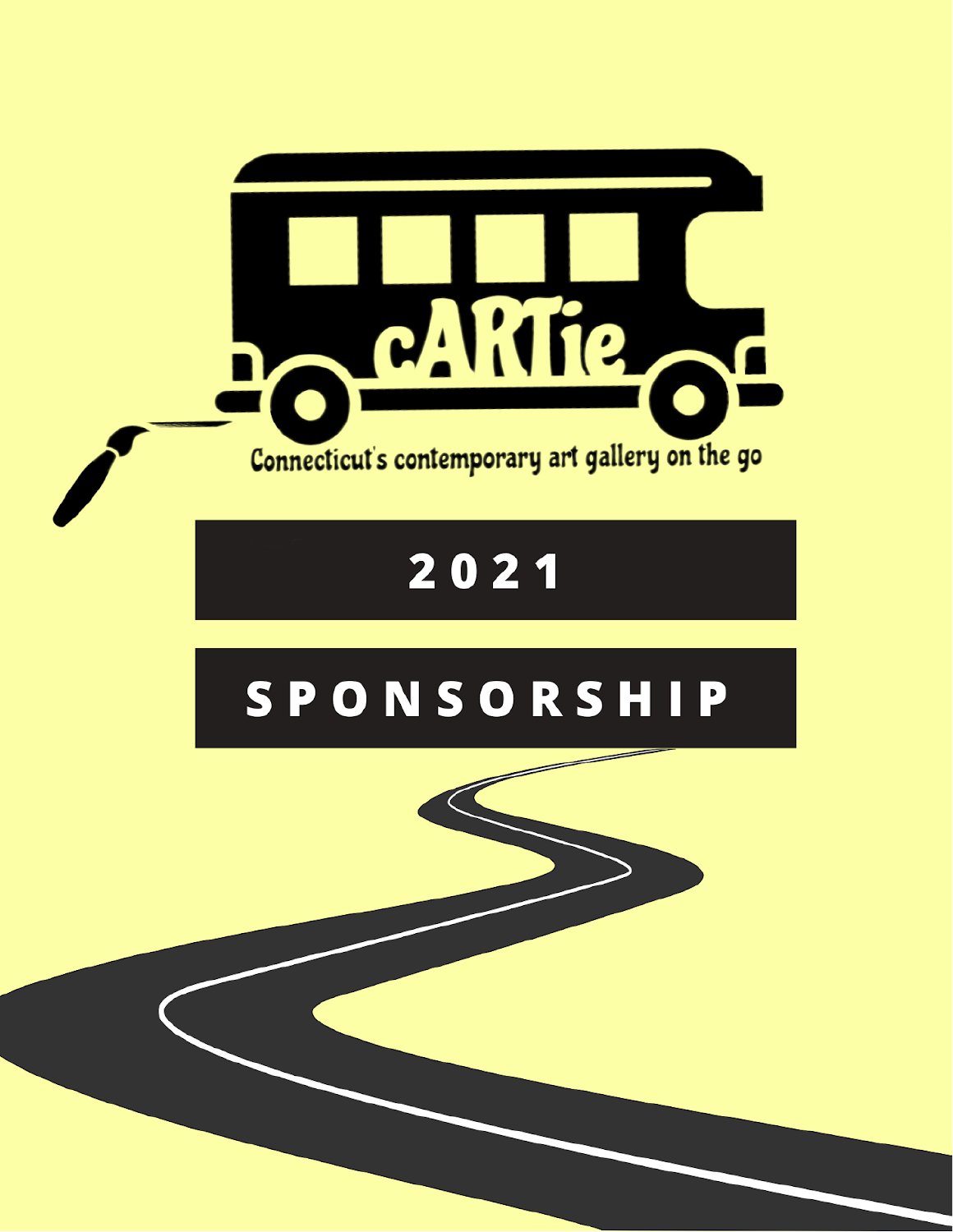## ABOUT



## **CARTIE'S MODEL**



cARTie is a 501(c)(3) non-profit organization bridging inequities in education and arts access across Connecticut. A 'reimagined museum' that brings the museum field trip to schools, cARTie deconstructs the traditional White, eurocentric model of what an art museum is by making sure all Connecticut youth see themselves represented in the works of art on display, featured artists, and experiences they have while visiting. cARTie strives to: (1) offer inclusive internship and exhibition opportunities to a diverse population of high school arts students and (2) provide critical museum-based learning opportunities that enrich and deepen early education to K-2 students who otherwise may not have access to robust arts programming (while meeting the National Core Arts Standards and Common Core State Standards). *As a leader in our community, your sponsorship will help provide critical arts-learning opportunities to thousands of children across Connecticut. Become a cARTie sponsor today!*